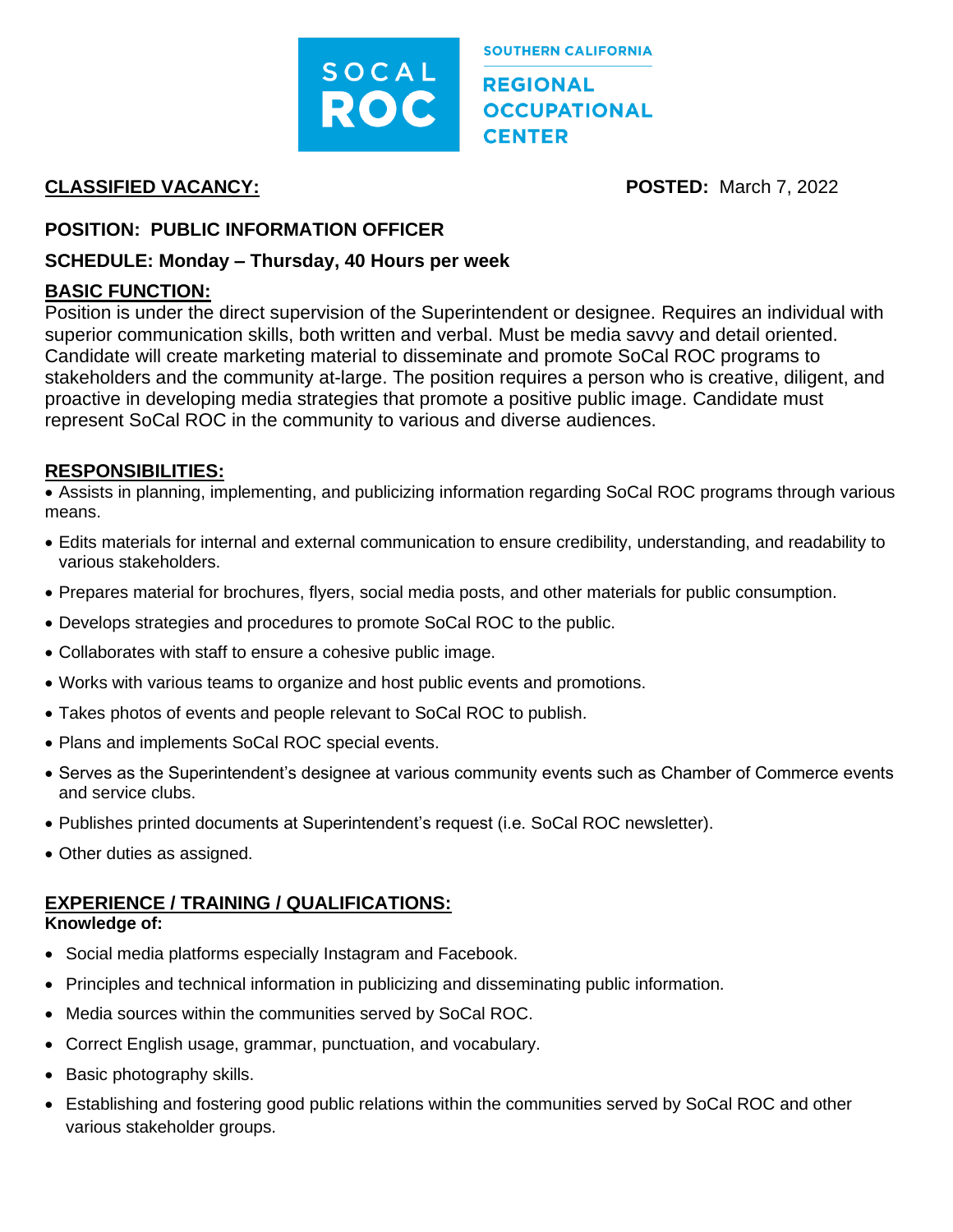

# **Page 2 Continue - PUBLIC INFORMATION OFFICER**

### **ABILITY TO:**

- Communicate clearly and concisely.
- Implement effective public relations strategies.
- Gather and compile accurate information in styles acceptable for publishing.
- Implement and use related computer hardware and software.
- Recognize and photograph situations which have publication and/or news value that promote the recognition of SoCal ROC programs, students, and employees.

**SOUTHERN CALIFORNIA** 

**OCCUPATIONAL** 

**REGIONAL** 

**CENTER** 

#### **EXPERIENCE/EDUCATION**

- Any combination of education, experience, and training that would likely provide the required knowledge and abilities.
- Training/Experience 5 years of experience in public or private sectors in the areas of public relations, marketing, and/or sales.

#### **CONTACT:**

SOUTHERN CALIFORNIA REGIONAL OCCUPATIONAL CENTER (SoCal ROC) 2300 CRENSHAW BOULEVARD TORRANCE, CA 90501

#### **Attn: HR – PUBLIC INFORMATION OFFICER**

Email: [LLarson@scroc.k12.ca.us](mailto:LLarson@scroc.k12.ca.us) **Questions: 310) 224-4328** Website: [www.socalroc.com](http://www.socalroc.com/) **Fax: 310) 320-1029**

### **CLASSIFIED APPLICATION PACKET REQUIREMENTS**

#### Applicants **must** submit:

- 1. SoCal ROC **CLASSIFIED** Application
- https://www.socalroc.com/administration/hr/applications/2021-12-09\_Classified\_Employment%20App.pdf 2. Resume
- 3. Credentials, as applicable
- 4. Current licenses/certificates, as applicable
- 5. HS Diploma or Transcripts (Official transcripts)  *Legible copy may be submitted at this time. Should you be selected as a candidate for the position, originals transcripts will be mandatory.*
- 6. Three four letters of references within the last three (3) years

#### **Application packets may be scanned, sent by USPS, or hand delivered to the Center.**

# *Incomplete application packets may not be accepted.*

*In-house applicants to submit In-House Application and current resume.*